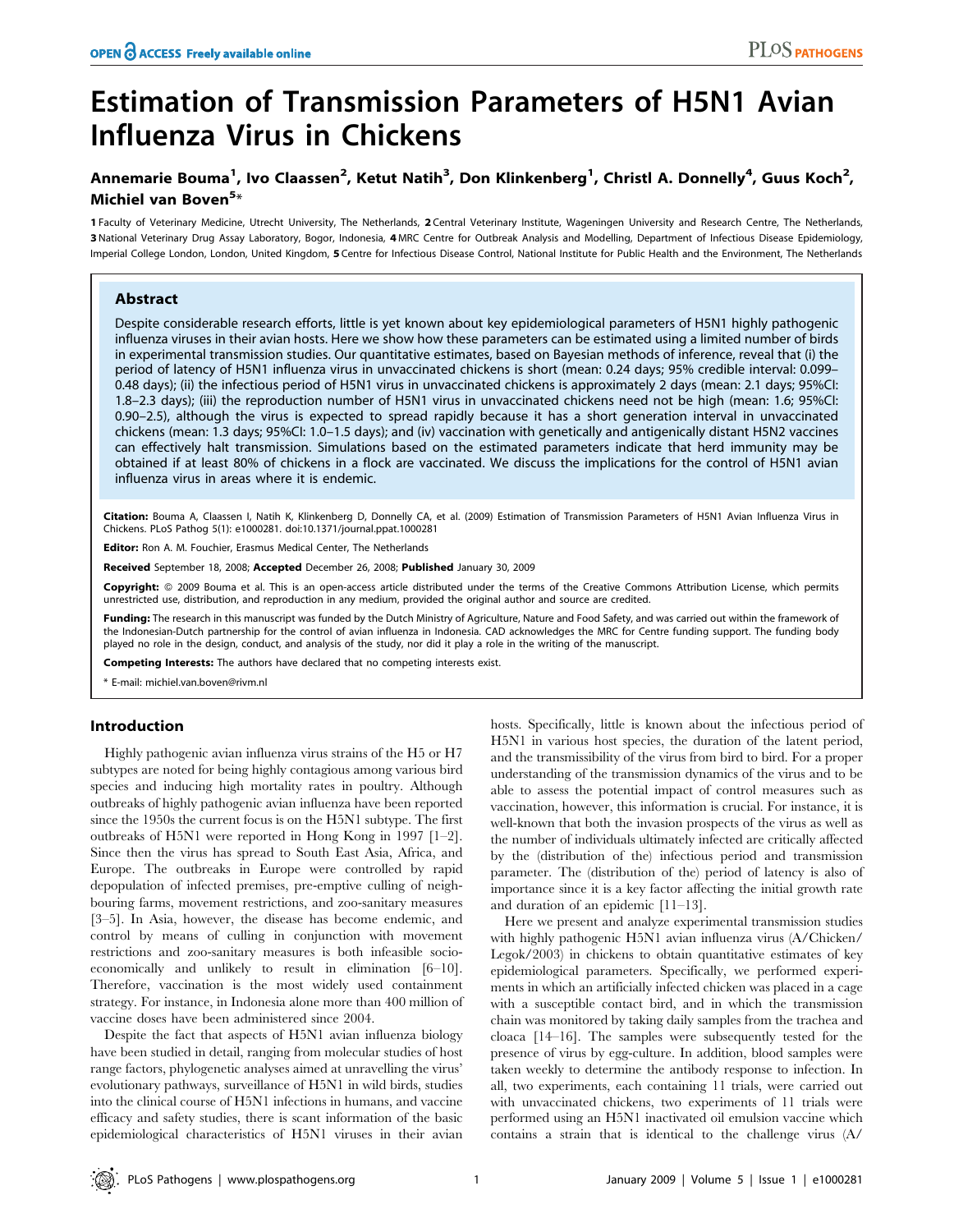#### Author Summary

Outbreaks of highly pathogenic H5N1 avian influenza in poultry first occurred in China in 1996. Since that time, the virus has become endemic in Asia, and has been the cause of outbreaks in Africa and Europe. Although many aspects of H5N1 virus biology have been studied in detail, surprisingly little is known about the key epidemiological parameters of the virus in its avian hosts (the length of time from infection until a bird becomes infectious, the duration of infectiousness, how many birds each infectious bird will infect). In this paper we show, using experimental transmission studies with unvaccinated and vaccinated chickens, that H5N1 avian influenza induces a short duration of infectiousness ( $\sim$ 2 days) and a very short period of time from infection until infectiousness ( $\sim$ 0.25 day) in unvaccinated chickens. Furthermore, while transmission was efficient among unvaccinated birds, no birdto-bird transmission was observed in vaccinated chickens. Our results indicate that it may be difficult to curb outbreaks by vaccination after an introduction in a flock has been detected. On the other hand, preventive vaccination could be effective in preventing virus introductions and limiting the size of outbreaks.

Chicken/Legok/2003), and four experiments of 11 trials were carried out with two heterologous H5N2 inactivated oil emulsion vaccines (A/Turkey/England/N28/73 and A/Chicken/Mexico/ 232/94/CPA) that are both genetically and antigenically distant from the challenge virus.

The experiments are analyzed by tailored statistical methods based on a SEIR (susceptible-exposed-infectious-removed) epidemiological model. In this way all estimated parameters have a clear-cut biological interpretation (mean and variance of the latent and infectious period, transmission rate, reproduction number). Here we use two different methods of analysis. The first uses final size data i.e. the number of birds that are ultimately infected, and is aimed at estimation of the reproduction number [17]. The second approach uses all available information and is based on Bayesian inference that relies on Markov Chain Monte Carlo (MCMC) techniques [18–21]. This allows one to estimate not only the reproduction number, but also other epidemiological parameters of interest. The main advantage of our controlled experimental setup over field studies [6,7,22] is that the parameters of interest can be estimated with high precision using a limited number of birds. In addition, our controlled experimental setup makes it possible to ascribe differences between control and treatment groups directly to the treatment without having to take into account the potential effect of confounding variables (e.g., age and size of the birds, stocking density, feeding status).

# Results

# Infection and disease

All inoculated unvaccinated birds (Tables 1 and 2) showed signs of infection (depression, labored breathing), shed virus from both the trachea and cloaca (apart from a single bird in Table 2), and died within a few days after infection (range: day 2–day 3). Furthermore, all contact birds died on day 4 or on day 5 after infection of the inoculated bird, indicating rapid infection as well as rapid progression of the disease towards death. In the experiments with unvaccinated birds 8 out of 22 birds escaped infection. These birds did not show signs of disease, did not shed detectable virus, and remained serologically negative when tested in the HI assay at days 7 and 14.

| <b>Table 1.</b> Overview of the transmission experiment with |
|--------------------------------------------------------------|
| unvaccinated birds (low infection dose)*.                    |

| bird type | days post challenge |                        |                     |             |             |           |                            |            |
|-----------|---------------------|------------------------|---------------------|-------------|-------------|-----------|----------------------------|------------|
|           | $\mathbf{0}$        | $1 \quad \blacksquare$ | $\overline{2}$      | $3^{\circ}$ | $4^{\circ}$ | $5 -$     | 6                          | 7          |
| i.        |                     | $-/- +/+$              | $+/-$               | Ť           |             |           |                            |            |
| c         | $-/-$               | $-/-$                  |                     | $-/- +/+$   | $\dagger$   |           |                            |            |
| i.        |                     |                        | $-/ +/+$ $+/+$      | $\dagger$   |             |           |                            |            |
| c         | $-/-$               |                        | $-/-$ +/- +/+       |             | $\dagger$   |           |                            |            |
| i         |                     |                        | $-/-$ +/+ +/+       | 十           |             |           |                            |            |
| c         | $-/-$               |                        | $+/+$ $-/ +/+$      |             | $-/-$       | $\dagger$ |                            |            |
| i.        |                     |                        | $-/-$ +/+ +/+       | $\dagger$   |             |           |                            |            |
| C         | $-/-$               |                        |                     |             |             |           | $-/ -/ -/ -/ -/ -/ -/ -/-$ |            |
| i.        |                     |                        | $-/ +/+$ $+/+$      | $\dagger$   |             |           |                            |            |
| c         |                     |                        | $-/ -/ +/ +/+$      |             | $+/-$       | $\dagger$ |                            |            |
| i.        |                     |                        | $-/-$ +/ $-$ +/ $+$ | $\dagger$   |             |           |                            |            |
| c         | $-/-$               |                        | $-/ -/ -/ -/ -/-$   |             |             |           |                            | $-/ -/-$ # |
| i         |                     |                        | $-/ +/+$ $+/+$      | $\dagger$   |             |           |                            |            |
| c         |                     |                        | $-/ -/ +/ +/+$      |             | $+/-$       | $\dagger$ |                            |            |
| i         |                     |                        | $-/-$ +/+ +/+       | $\dagger$   |             |           |                            |            |
| C         | $-/-$               |                        | $-/ -/ +/+$         |             | $+/+$       | ÷         |                            |            |
| i.        | $-/-$               |                        | $+/- +$ $+/-$       | $\dagger$   |             |           |                            |            |
| c         | $-/-$               | $-/- +/-$              |                     | $+/-$       | $+1+$       | $\dagger$ |                            |            |
| i.        |                     |                        | $-/ +/+$ $+/+$      | $\dagger$   |             |           |                            |            |
| c         |                     |                        | $-/ -/ +/ +/+$      |             | $\dagger$   |           |                            |            |
| i         |                     |                        | $-/ +/+$ $+/+$      | $\dagger$   |             |           |                            |            |
| C         |                     |                        | $-/ -/ -/ +/+$      |             | $\dagger$   |           |                            |            |

 $*$ the infection dose is 0.2 ml of 10<sup>5</sup> EID<sub>50</sub> intranasally (0.1 ml) and intraocularly (0.1 ml).

i: inoculated bird; c: contact bird; x/y: test result for virus isolation in the trachea/cloaca.

{ bird died.

 $#$ the bird was alive at the end of the experiment and tested negative in the serological test.

doi:10.1371/journal.ppat.1000281.t001

In the experiments with vaccinated birds no contact birds were infected and only a few of the inoculated birds shed virus on just a few days. In fact, only 7 out of 66 inoculated birds shed virus for a total of 12 days. Of these, virus was isolated from the trachea only on 11 days and from the trachea and cloaca on a single day. None of the vaccinated birds died in the course of the experiments, and no signs of disease were observed in any of the vaccinated birds. Details of the vaccination experiments are given in Tables S2, S3, S4, S5, S6, and S7.

#### Transmission in unvaccinated versus vaccinated birds

With regard to transmission, the final size analyses indicate that there are significant differences between the experiments with unvaccinated and vaccinated birds. Table 3 summarizes the results. For the low-dose experiment with unvaccinated birds estimates of the reproduction number are 9.0 (95% confidence interval (CI): 1.9–86) in case of an exponentially distributed infectious period and 3.4 (95%CI: 1.3–7.6) in case of a fixed infectious period. For the high-dose experiment the estimates of the reproduction number are 1.7 (95%CI: 0.40–6.6) in case of an exponentially distributed infectious period and 1.2 (95%CI: 0.37– 2.9) in case of a fixed infectious period. Although the difference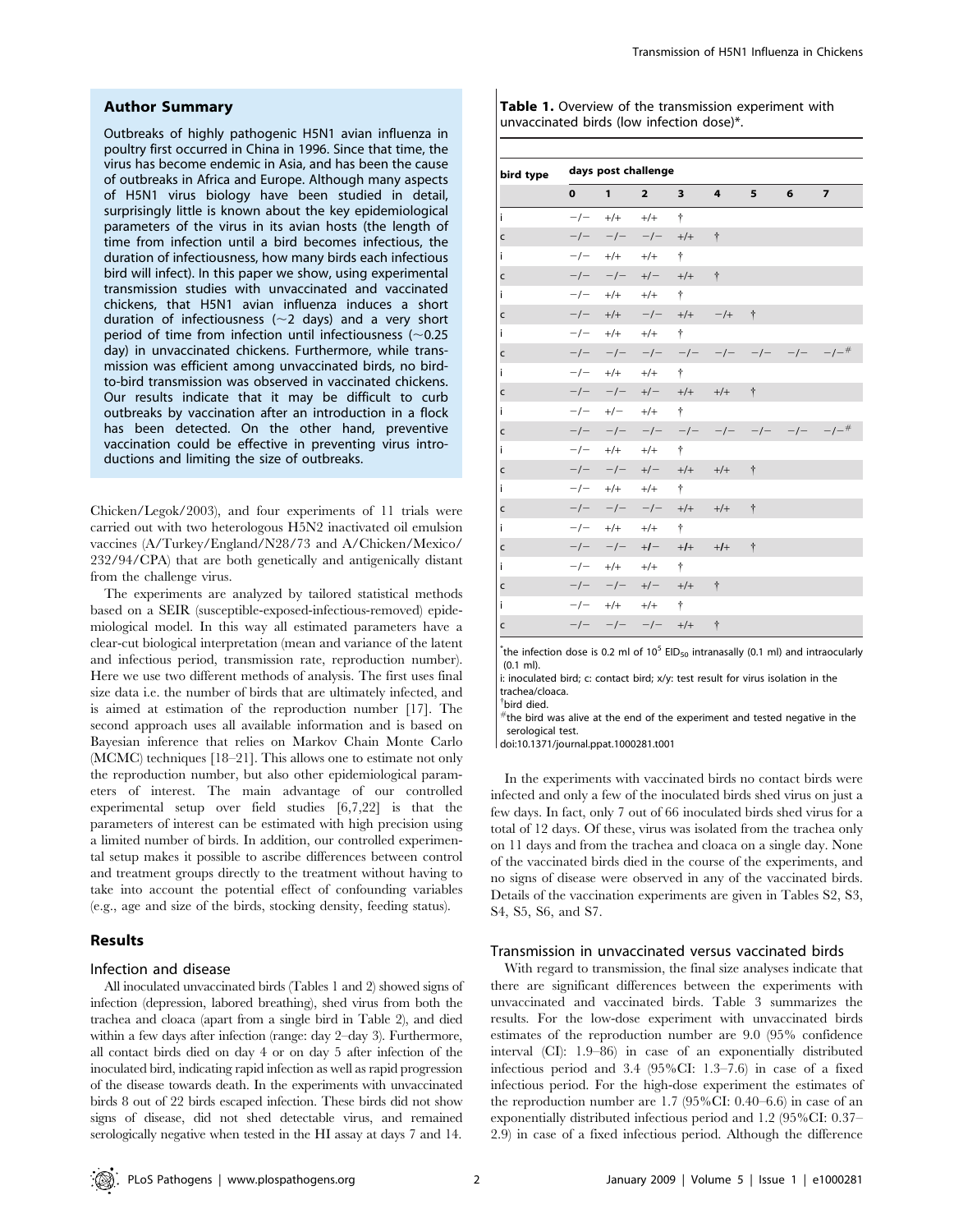|                                            | Table 2. Overview of the transmission experiment with |
|--------------------------------------------|-------------------------------------------------------|
| unvaccinated birds (high infection dose)*. |                                                       |

| bird type      |              | days post challenge |                |                         |                    |            |   |                |  |  |
|----------------|--------------|---------------------|----------------|-------------------------|--------------------|------------|---|----------------|--|--|
|                | $\mathbf{0}$ | $\mathbf{1}$        | $\overline{2}$ | $\overline{\mathbf{3}}$ | $\overline{4}$     | 5          | 6 | $\overline{z}$ |  |  |
| $\overline{1}$ | $-/-$        | $+/-$               | $\ddagger$     |                         |                    |            |   |                |  |  |
| $\mathsf{C}$   | $-/-$        | $-/-$               | $-/-$          | $-/-$                   | $\dot{\tau}$       |            |   |                |  |  |
| i              | $-/-$        | $-$ /+              | ÷              |                         |                    |            |   |                |  |  |
| C              | $-/-$        | $-/- - -/-$         |                |                         |                    |            |   | $\#$           |  |  |
| $\mathbf{i}$   | $-/-$        | $+/-$               | $\dagger$      |                         |                    |            |   |                |  |  |
| $\mathsf{c}$   | $-/-$        | $-/- - -/-$         |                |                         |                    |            |   | $\#$           |  |  |
| i.             | $-/-$        | $-/-$               | $\dagger$      |                         |                    |            |   |                |  |  |
| $\mathsf{c}$   | $-/-$        | $-/- \qquad -/-$    |                |                         |                    |            |   | #              |  |  |
| i.             |              | $-/- +/+$           | $\dagger$      |                         |                    |            |   |                |  |  |
| $\mathsf{c}$   | $-/-$        | $-/ -/-$            |                |                         |                    |            |   | #              |  |  |
| i.             | $-/-$        | $+/-$               | $\dagger$      |                         |                    |            |   |                |  |  |
| $\mathsf{c}$   | $-/-$        | $-/ -/-$            |                |                         |                    |            |   | #              |  |  |
| i              | $-/-$        | $+/-$               | $\dagger$      |                         |                    |            |   |                |  |  |
| $\mathsf{c}$   | $-/-$        | $-/- - -/-$         |                |                         |                    |            |   | #              |  |  |
| i              |              | $-/- +/+$           | $\dagger$      |                         |                    |            |   |                |  |  |
| $\mathsf{C}$   | $-/-$        | $-/-$               | $-/-$          | $+/+$                   | $\ddagger$         |            |   |                |  |  |
| i              | $-/-$        | $+/ +/-$            |                | $\dagger$               |                    |            |   |                |  |  |
| $\mathsf{c}$   | $-/-$        | $-/-$               | $-/-$          | $-/-$                   | $-/-$              | $\ddagger$ |   |                |  |  |
| İ              | $-/-$        | $+/-$               | $\dagger$      |                         |                    |            |   |                |  |  |
| $\mathsf{c}$   | $-/-$        |                     | $-/ -/-$       | $+/+$                   | $\dot{\mathsf{T}}$ |            |   |                |  |  |
| i              | $-/-$        | $+/ -/-$            |                | $\dagger$               |                    |            |   |                |  |  |
| $\overline{c}$ | $-/-$        |                     | $-/ +/-$       | $+/+$                   | $\dot{\dagger}$    |            |   |                |  |  |

 $*$ the infection dose is 0.2 ml of 10<sup>6</sup> EID<sub>50</sub> intranasally (0.1 ml) and intraocularly (0.1 ml).

i: inoculated bird; c: contact bird; x/y: test result for virus isolation in the trachea/cloaca.

<sup>†</sup>the bird died.

 $^{\#}$ the bird was alive at the end of the experiment and tested negative in the serological test.

doi:10.1371/journal.ppat.1000281.t002

between the two experiments is not statistically significant  $(p = 0.23)$  [23], it does hint at the possibility of a role of the inoculation dose in impacting on the transmission dynamics. If all experiments with unvaccinated birds are combined the outcome is that 14 out of 22 initially susceptible contact birds are infected. In this case the estimates of the reproduction number are 3.5 (95%CI: 1.4–9.6) and 2.0 (95%CI: 1.0–3.5), assuming exponentially distributed and fixed infectious periods respectively,

indicating that the virus is able to spread epidemically in unvaccinated populations.

No transmission was observed in all six experiments with vaccinated birds, resulting in a maximum likelihood estimate of the reproduction number of 0. The (two-sided) 95% confidence interval ranges from 0–0.80 or 0–0.67, depending on the assumptions regarding the distribution of the infectious period. Furthermore, the null-hypothesis that the reproduction number is larger than the threshold value 1 can safely be rejected  $(p = 0.011)$ in case of an exponentially distributed infectious period, and  $p = 0.0041$  in case of a fixed infectious period). Hence, it is unlikely that an epidemic can occur in vaccinated populations.

# Transmission dynamics in unvaccinated birds

The experiments with unvaccinated birds are analyzed using Bayesian methods to obtain estimates of the transmissibility of the virus and the distributions of the latent and infectious periods. Table 4 and Figures 1–3, S1, S2, S3, S4, and S5 summarize the main findings. In the low-dose experiment (Table 1) as well as the high-dose experiment (Table 2) the estimated mean of the latent period (or, more precisely, the median of the marginal posterior distribution of the parameter determining the mean) is small (0.20  $(day)$  or 0.44  $(day)$ , as is the variance of the latent period  $(0.044 \text{ or }$ 0.078) (Figures S1 and S2). The estimated means of the transmission parameter are also comparable in the two experiments, ranging from 0.74  $\left(\frac{day^{-1}}{x}\right)$  in the high-dose experiment to 0.80  $(day^{-1})$  in the low-dose experiment. With regard to the infectious period, however, there appear to be differences between the low- and high-dose experiments, with the birds in the low-dose experiment having a substantially longer infectious period. In fact, the estimated mean of the infectious period is  $2.5$  (*day*) (95%CI: 2.2–2.8  $(day)$  for the low-dose experiment, and 1.3  $(day)$  (95%CI:  $0.92-1.8$  (*day*)) for the high-dose experiment. In both experiments the estimated variance of the infectious period is small (0.16 or 0.13), indicating that the infectious period distribution is narrowly centered around the mean.

We then analyzed the data of the low- and high-dose experiments simultaneously to obtain more precise estimates of the parameters of interest. We considered three scenarios (labeled by B, C, and D) that differ with regard to assumptions on the latent and infectious periods (see Methods). Analysis of the pooled data (scenario B) verifies the earlier indications (scenarios A1–A2) that both the estimated mean and variance of the latent period are small, while the estimated mean of the infectious period  $(2.1 \text{ (day)})$ lies between the estimated means of the infectious period in the analyses of the low- and high-dose experiments (Figure 1). In comparison with the separate analyses of the low- and high-dose experiments the estimated variance of the infectious period increases (0.16 and 0.13 in the low- and high-dose experiments

| experiment                                     | final size | $\sim$<br>$R_{\rm exp}$ | ∧ *<br>$R_{fix}$ | $H_0: R \geq I^{\#}$ |
|------------------------------------------------|------------|-------------------------|------------------|----------------------|
| low dose $(N = 11)$                            |            | $9(1.9 - 86)$           | $3.4(1.3-7.6)$   | 1.0/1.0              |
| high dose $(N = 11)$                           |            | $1.7(0.40-6.6)$         | $1.2(0.37-2.9)$  | 0.88/0.77            |
| vaccination <sup><math>x</math></sup> (N = 11) |            | $0(0-0.80)$             | $0(0-0.67)$      | 0.011/0.0041         |

\*maximum likelihood estimates of the reproduction number with 95% confidence intervals (between brackets) if the infectious period is exponentially distributed ( $R_{\rm exp}$ ) or of fixed duration ( $R_{fix}$ ).<br>#p-values of the null hypothesis under the assumption of an exponentially distributed and fixed infectious period.

x all experiments with vaccinated birds (Table S1) yielded a final size of 0. Shown are the results for a single vaccination experiment.

doi:10.1371/journal.ppat.1000281.t003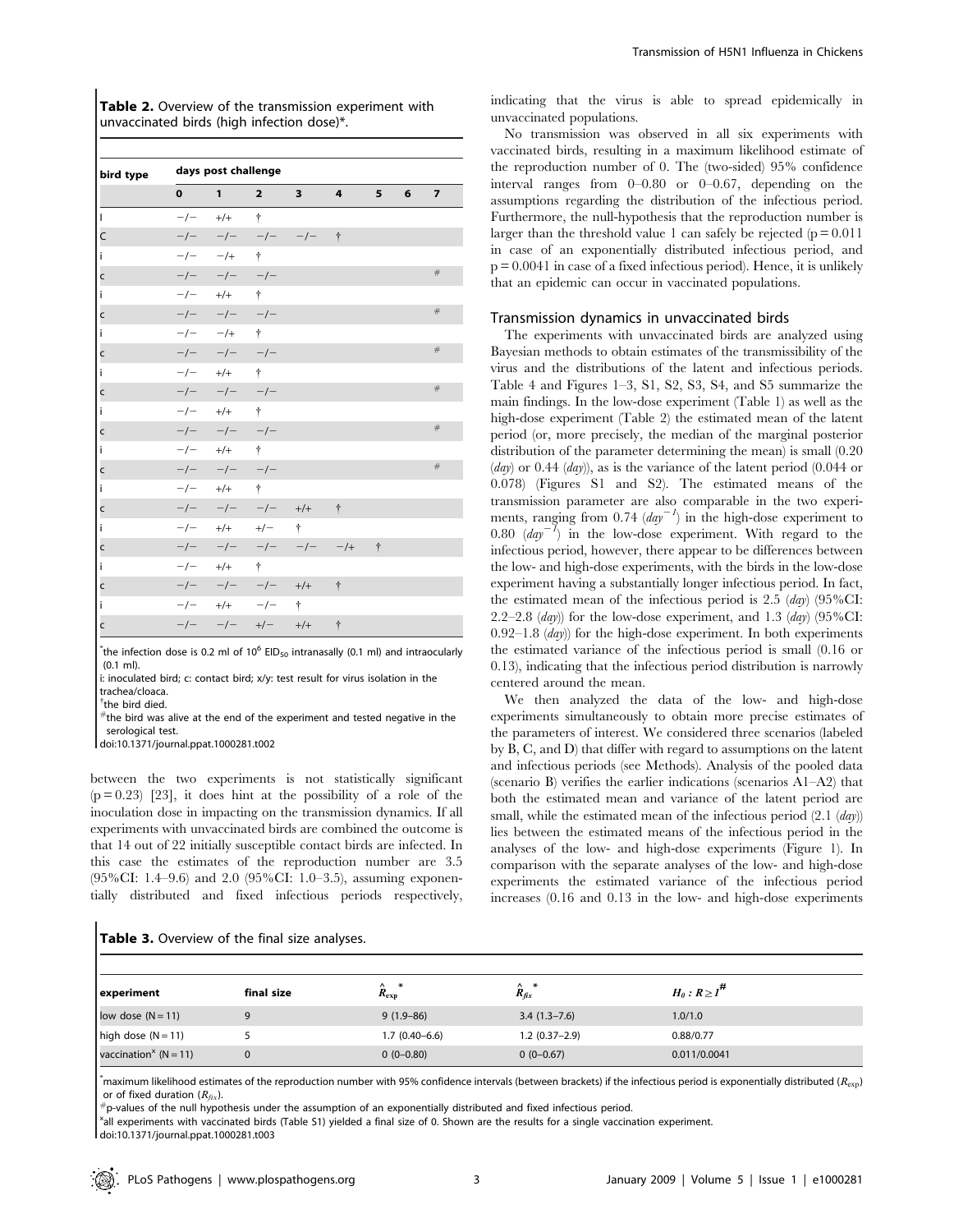| scenario | description                                                  | $\beta$ (day <sup>-1</sup> ) <sup>*</sup> | $\gamma_F$ (day) <sup>*</sup> | $\ast$<br>$\delta_F$ | $y_I$ (day) <sup>*</sup>     | $\delta_I$        | $R^*$                 | $T_{g}$ (day) <sup>*</sup> |
|----------|--------------------------------------------------------------|-------------------------------------------|-------------------------------|----------------------|------------------------------|-------------------|-----------------------|----------------------------|
| A1       | low-dose experiment                                          | 0.80                                      | 0.20                          | 0.044                | 2.5                          | 0.16              | 2.0                   | 1.2                        |
|          |                                                              | $(0.38 - 1.5)$                            | $(0.049 - 0.43)$              | $(0.0020 - 0.45)$    | $(2.2 - 2.8)$                | $(0.045 - 0.48)$  | $(0.96 - 3.6)$        | $(0.94 - 1.5)$             |
| A2       | high-dose experiment                                         | 0.74                                      | 0.44                          | 0.078                | 1.3                          | 0.13              | 0.99                  | 1.8                        |
|          |                                                              | $(0.27 - 1.6)$                            | $(0.14 - 0.87)$               | $(0.0026 - 1.1)$     | $(0.92 - 1.8)$               | $(0.0097 - 0.66)$ | $(0.38 - 2.1)$        | $(1.3 - 2.3)$              |
| B        | combined analysis                                            | 0.76                                      | 0.24                          | 0.043                | 2.1                          | 0.33              | 1.6                   | 1.3                        |
|          |                                                              | $(0.42 - 1.2)$                            | $(0.099 - 0.48)$              | $(0.0039 - 0.36)$    | $(1.8 - 2.3)$                | $(0.15 - 0.77)$   | $(0.90 - 2.5)$        | $(1.0 - 1.5)$              |
| C        | differences in the mean<br>infectious period                 | 0.73                                      | 0.20                          | 0.035                | $2.5^{\#}$ (2.2-2.8)         | 0.15              | $1.8^{\#}$ (1.1-3.0)  | 1.3                        |
|          |                                                              | $(0.43 - 1.2)$                            | $(0.094 - 0.45)$              | $(0.0030 - 0.54)$    | $1.7$ <sup>#</sup> (1.4–2.0) | $(0.049 - 0.58)$  | $1.2^{\#}$ (0.71-2.0) | $(1.1 - 1.5)$              |
| l D      | differences between<br>inoculated/contact birds <sup>x</sup> |                                           | 0.44                          | 0.038                | 1.7                          | 0.19              |                       |                            |
|          |                                                              | 0.81                                      | $(0.18 - 0.70)$               | $(0.0011 - 0.53)$    | $(1.4 - 2.1)$                | $(0.025 - 0.58)$  | 2.0                   | 1.2                        |
|          |                                                              | $(0.44 - 1.3)$                            | 0.62                          | 2.4                  | 2.5                          | 0.96              | $(1.0 - 3.5)$         | $(1.2 - 1.3)$              |
|          |                                                              |                                           | $(0.21 - 1.0)$                | $(0.26 - 4.9)$       | $(1.9 - 3.3)$                | $(0.31 - 3.7)$    |                       |                            |

Table 4. Overview of the Bayesian analyses.

Cells show the median of the marginal posterior distributions with 95% credible intervals (between brackets).

 $^*{\beta}$ : transmission rate parameter;  $\gamma_E$ : mean of the latent period;  $\delta_E$ : variance of the latent period;  $\gamma_I$ : mean of the infectious period;  $\delta_I$ : variance of the infectious period; R: reproduction number;  $T_g$ : generation interval.<br>#the upper and lower rows give the parameter estimates for the low and high dose experiments, respectively.

<sup>x</sup>the upper and lower rows give the parameter estimates for the inoculated and contact birds, respectively. The estimate of the reproduction number is based on the infectious period of the contact infected birds.

doi:10.1371/journal.ppat.1000281.t004

versus 0.33 in scenario B), probably because of the need to accommodate both short  $(\sim 1.5 \ (day))$  and long  $(\sim 2.5 \ (day))$ infectious periods. Alternatively, if the infectious period distributions are allowed to differ between the low- and high-dose experiments (scenario C), then the estimated mean infectious periods as well as the corresponding variance estimates revert to values close to those in the separate analyses of the low- and highdose experiments (Figure 2). Based on Bayes factor (see Methods) the model that allowed for differences in the infectious periods has substantially higher support  $(BF = 21$  for the pair of simulations of competing models with the smallest difference in marginal likelihoods) than the model in which the infectious period distributions in the low- and high-dose experiments are assumed to be equal. Finally, if the latent and infectious period distributions are allowed to differ between inoculated and contact birds (scenario D; Figure 3) there is some evidence that, overall, the infectious period of the contact infected birds was somewhat longer than that of the artificially infected birds (mean 2.5  $(day)(95\% CI: 1.9-3.3)$  versus mean 1.7  $(day)(95\% CI: 1.4-2.1)$ . Figure 3 furthermore shows that the variances of the latent and infectious period distributions of the contact infected birds could not be estimated with precision. An extended analysis including alternative informative prior distributions and an artificially extended dataset indicate that this is indeed the case, and that the experiments of Table 1 and 2 do not contain sufficient information to estimate the variance of the latent and infectious periods of the contact infected birds (unless substantial prior information is added)(results not shown).

Two derived epidemiological measures of interest are the reproduction number R and the generation interval  $T_g$  [11–13]. In our setting the reproduction number is given by the product of the infectious period and the transmission rate, while the generation interval is defined as the moment of infection of the contact bird, relative to the time at which the inoculated bird was returned to the cage following inoculation. Overall, the generation interval ranges from an estimated mean of 1.2 (day) in scenario A1 and scenario  $D$  to 1.8 (*day*) in scenario A2, with limited variation around these estimates. This indicates that the generation interval is short, and lies in the range of 1–2 days. With regard to the reproduction number, we find substantial differences in the reproduction number between the low- and high-dose experiments. In fact, the estimated reproduction number is 2.0 (95%CI: 0.96–3.6) in the low-dose experiment, and 0.99 (95%CI: 0.38–2.1) in the high-dose experiment. This difference can be ascribed to differences in the mean infectious period in the low- versus highdose experiments (Table 4). If the data of the low- and high-dose experiments are pooled and assumed to have the same infectious period distribution (scenario B), the estimated reproduction number lies between the above extremes (1.6; 95%CI: 0.90–2.5). Alternatively, if the data are pooled but the infectious period distributions are allowed to vary between the low- and high-dose experiments, the (infection-type specific) estimated reproduction numbers are 1.8 (95%CI: 1.1–3.0) and 1.2 (95%CI: 0.71–2.0) in the low- and high-dose experiments, respectively.

#### Simulated epidemics

To explore the implications of the parameter estimates for the dynamics of H5N1 avian influenza in large populations of poultry we have performed stochastic simulations of an SEIR model using the parameter estimates presented in Table 4. The parameters determining the latent and infectious periods can directly be plugged into the model, but some care should be taken with the transmission parameter as it is not obvious how the parameter determining transmission between two individuals should be extrapolated to larger populations. The two common assumptions are that each individual makes a fixed number of contacts per unit of time regardless of population size (the frequency dependent transmission assumption), or that each individual makes a fixed number of contacts with each of the other individuals in the population per unit of time (the density dependent transmission assumption)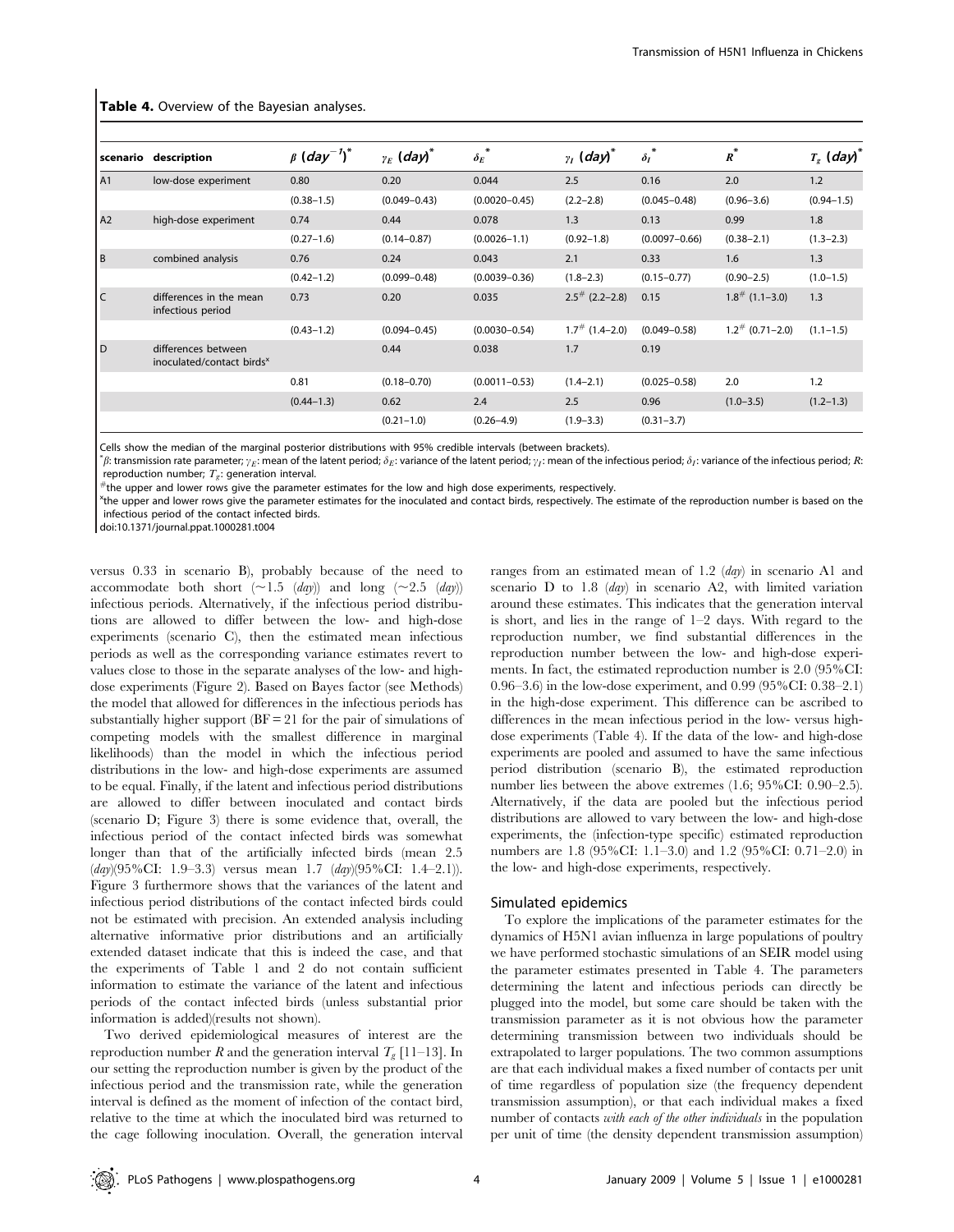

Figure 1. Bayesian analysis of the experiments with unvaccinated birds (scenario B). Shown are samples from the marginal posterior density of the mean versus variance of the latent period (A), the mean versus variance of the infectious period (B), and the mean infectious period versus transmission rate parameter (C). The contours in (C) correspond to specific values of the reproduction number. See Figures S1, S2, and S3 for additional results. doi:10.1371/journal.ppat.1000281.g001

[24–25]. Under the frequency dependent transmission assumption the total number of contacts that an individual makes per unit of time does not depend on total population size, while under the density dependent transmission assumption the number of contacts that an individual makes per unit of time increases linearly with total population size [24]. It is plausible that for small to moderately sized populations the transmission rate increases monotonically with increasing population size and that this increase flattens off as population size becomes large (birds cannot increase their activity levels indefinitely). Here we perform simulations of populations of 10,000 birds. In the simulations we first use the transmissibility estimates presented in Table 4, which we subsequently multiply by a factor 2. This implies that in our simulations birds in a population of 10,000 are either as active as birds that are kept in pairs, or twice as active as birds in pairs.

Figure 4 shows two representative simulations of an epidemic in a population of 10,000 individuals using the parameter estimates of the low-dose experiment (Table 4). The top panel shows the time course of the epidemic in case of low transmissibility (leading to a reproduction number of  $R = 2.0$ , while the bottom panel shows the dynamics if the transmission rate parameter is increased twofold (implying a reproduction number of  $R = 4.0$ ). The figure shows that the epidemic unfolds in about a month (top panel) to approximately two weeks (bottom panel), depending on whether the transmission parameter is small or large. Furthermore, the figure shows that the peak prevalence is about 25% of total population size if transmissibility is low, and approaches 65% if transmissibility is high. Increasing the virus' transmissibility from twofold to, say, tenfold leads to minor changes in the infection dynamics as every susceptible individual is already very quickly (within a time span of a week) infected in the high transmissibility scenario (results not shown). It is of note that in comparison with standard stochastic models that assume exponentially distributed latent and infectious periods the epidemics in Figure 4 are considerably more peaked, while their durations are substantially shorter (results not shown) [12].

Rapid detection of outbreaks of H5N1 highly pathogenic avian influenza virus in poultry is of paramount importance for efficient control within poultry flocks and to be able to minimize the opportunities of virus transmission between flocks [26–28]. If we assume that avian influenza can be detected with high specificity if mortality is at least 0.5% on two consecutive days [26,29], then an outbreak will be detected in our simulations between days 11 and 12 after introduction if transmissibility is low, and between days 7 and 8 if transmissibility is high (see the blue arrows in Figure 4). In case of low transmissibility, this gives a window of opportunity of at most ten days to reduce the infectious output of the flock (Figure 4A). If, however, transmissibility is high, circulation of the virus will only be detected near the moment of peak infectivity, and there is a window of opportunity of at most five days for control measures to be effective in reducing the infectious output of infected flocks once they are detected (Figure 4B). Overall, our simulations indicate that control of H5N1 avian influenza in poultry flocks once an outbreak has been detected may be more difficult than hitherto thought [22,26–27].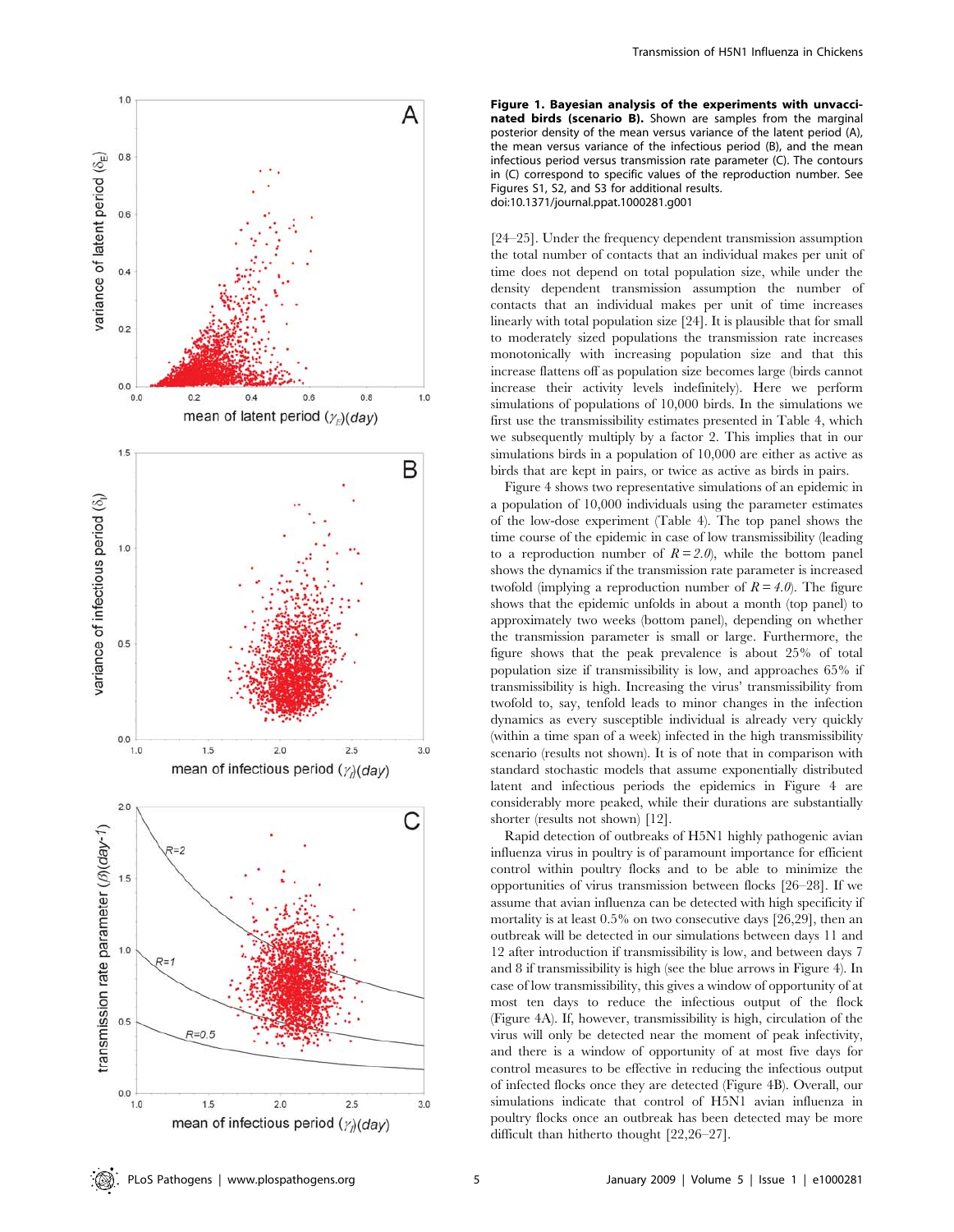

Figure 2. Bayesian analysis of the experiments with unvaccinated birds (scenario C). Shown are samples from the marginal posterior density of the mean versus variance of the latent period (A), the mean versus variance of the infectious period (B), and the mean infectious period versus transmission rate parameter (C). Blue and red dots refer to parameters characterizing the low- and high-dose experiments, respectively. The contours in (C) correspond to specific values of the reproduction number. See Figure S4 for additional results. doi:10.1371/journal.ppat.1000281.g002

# Control by vaccination

To further investigate the potential for control by vaccination we have carried out simulations using estimates of the epidemiological parameters (Table 4) and efficacy of vaccination (Table S1). Because of the reasons discussed above, it is highly unlikely that an outbreak can be controlled by vaccination once it has been detected. Adding to this is the fact that it may take 7–10 days for vaccination to become effective in interfering with transmission [14–16]. However, it may still be possible to prevent or curb outbreaks by preventive vaccination.

Figure 5 gives an overview of the fraction of outbreaks that yield a major outbreak (numbers near circles), the size of the major outbreaks (circles), and the duration of the epidemics (squares) as a function of the fraction of birds that is vaccinated prior to introduction of the virus. If transmissibility is low (cf. Figure 4A)(blue lines), the probability of a major outbreak as well as the size of the major outbreaks decrease with increasing vaccination coverage. The duration of major outbreaks, however, increases with increasing vaccination coverage [11–12]. Major outbreaks cannot occur for the parameters presented in Table 4 if coverage is at least 60%. If, on the other hand, pathogen transmissibility is high (cf. Figure 4B)(red lines), then the probability of a major epidemic and final size of the epidemics increase in comparison with the low-transmissibility scenario, while the duration of the epidemics decreases [11]. Still, both the probability of a major outbreak as well as the size of the outbreak decrease with increasing vaccination coverage, and major outbreak cannot occur if vaccination coverage is at least 80%. Summarizing, our simulations indicate that it is possible to attain a state of herd immunity by incompletely vaccinating flocks of chickens even if birds are assumed to make twice as many contacts per unit of time as estimated in our transmission experiments.

# Discussion

In this study we have attempted to fill the remarkable void of quantitative information on key epidemiological parameters of H5N1 highly pathogenic avian influenza in chickens. Our results indicate that H5N1 virus induces a short period of latency and a short infectious period. In fact, our estimate of the mean of the latent period varies from 0.20 days (95%CI: 0.049–0.43 days) in scenario A1 to 0.44 days (95%CI: 0.14–0.87 days) in scenario A2 (Table 4). Likewise, the mean infectious period varies from 1.3 days (95%CI: 0.92–1.8 days) in scenario A2 to 2.5 days (95%CI: 2.2–2.8 days) in scenario A1. Estimates of the variance of the infectious period are generally low, much lower than the corresponding means (Table 4). This implies that the distributions of the infectious periods are fairly narrow. Similar results were reported by Carrat and colleagues [30] who found that shedding of human influenza viruses increased sharply 0.5–1 day after infection, while the infectious period was centered narrowly around five days.

Our estimates of the transmission parameter are remarkably similar across the different datasets and model scenarios. The estimate of the transmission parameter is lowest if the data of all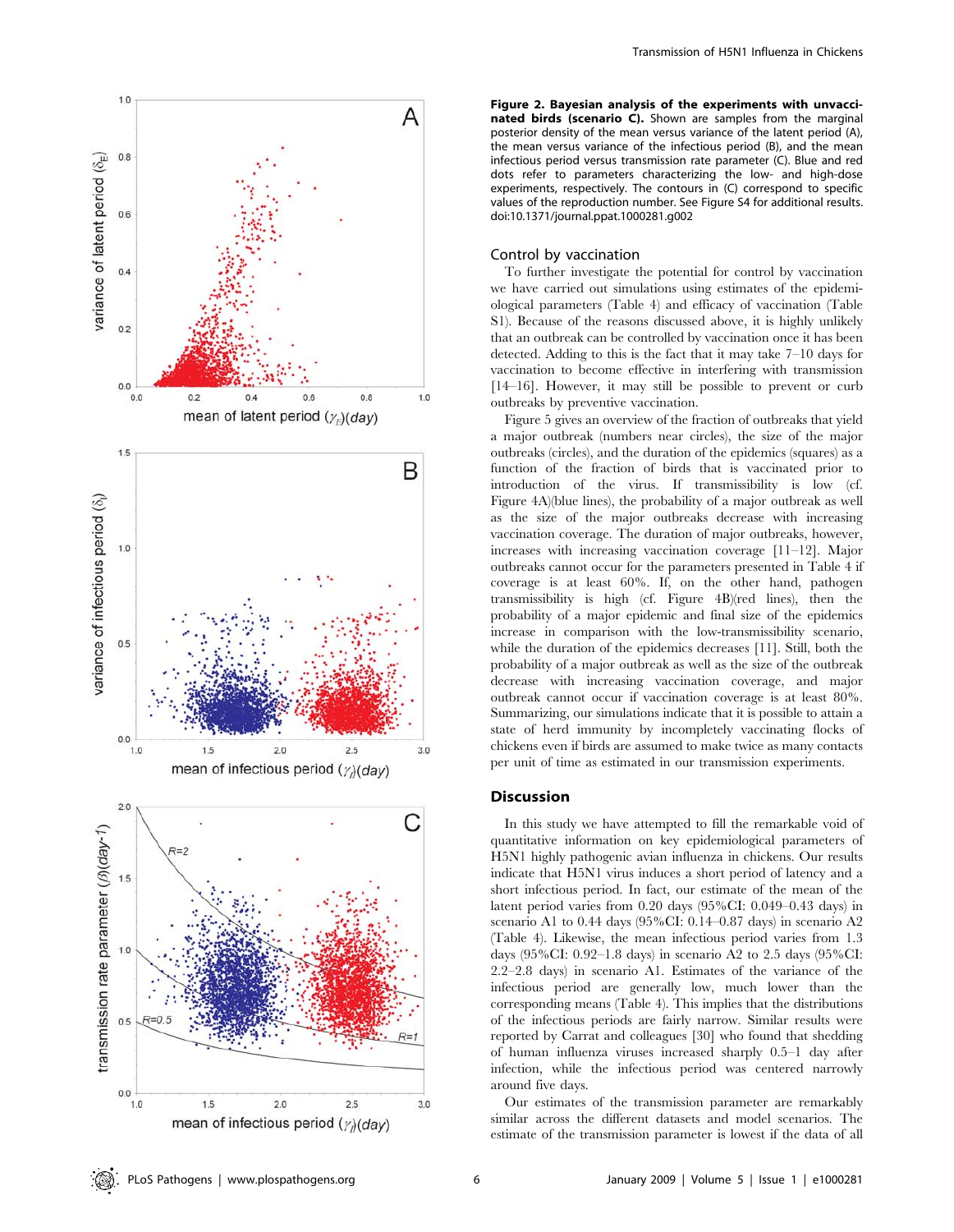

Figure 3. Bayesian analysis of the experiments with unvaccinated birds (scenario D). Shown are samples from the marginal posterior density of the mean versus variance of the latent period (A), the mean versus variance of the infectious period (B), and the mean infectious period versus transmission rate parameter (C). Dots refer to parameters characterizing the contact infections. The contours in (C) correspond to specific values of the reproduction number. See Figure S5 for additional results.

doi:10.1371/journal.ppat.1000281.g003

experiments are combined (median: 0.73 per day; 95%CI: 0.43– 1.2 per day) and highest if the analysis allows for differences between inoculated and contact birds (median: 0.81 per day; 95%CI: 0.44–1.3 per day). In combination with the estimates of the mean infectious period these estimates yield estimates of the reproduction number varying from 0.99 (95%CI: 0.38–2.1) in the high-dose experiment (scenario A2) to 2.0 (95%CI: 0.96–3.6) in the low-dose experiment (scenario A1).

In view of the generally held belief that highly pathogenic avian influenza viruses spread easily and rapidly among chickens [14– 16,22,26–27] our estimates of the reproduction number may seem low. In this respect a number of points are worth of discussion. First, we have assumed frequency dependent transmission, which assumes that each bird makes a fixed number of contacts per unit of time, regardless of the size of the population [24]. This is convenient since it allows one to directly extrapolate from small to large populations. The reason is that under this assumption the reproduction number does not depend on total population size. There is, moreover, evidence that a frequency dependent transmission model provides a better description of the pathogen dynamics than a density dependent model in farm animals that are generally held at a constant stocking density [31]. Still, some uncertainty remains as to how our estimates of the transmission parameter and infectious period should be combined into an estimate of the reproduction number. To address this potential problem we have in our simulations included a high transmissibility scenario (Figures 4 and 5) that in essence assumes that birds in large populations are twice as active as birds in our transmission experiments with pairs of birds.

Second, it is not straightforward to extrapolate our results that were obtained in an experimental setting to the situation in the field. This is especially so for estimates of the transmission parameter, which are the result not only of an autonomous process of viral replication and interaction of the pathogen with the immune system within a single host, but also of an interaction between different individuals. Ambient temperature, stocking density, feeding status of the birds, etcetera could all impact on this interaction and critically affect estimates of the transmission parameter. To counter this we have tried to match the conditions in our experiments to those in commercial laying chicken farms. Reassuringly, a recent analysis of transmission of H5N1 in the field [7] also indicates that the reproduction number of H5N1 virus among chickens is fairly low, ranging from 2.0 to 3.5. This suggests that our estimates of the reproduction number obtained using pairs of birds are low but not unreasonable.

A third point that deserves attention is the fact that housing systems of layer flocks vary from floor systems in which birds can mingle freely to caged systems in which no direct contact between (groups of) birds is possible. In principle, our study is aimed at quantifying transmission in a situation where there is direct contact between birds, corresponding to a floor system. However, the lone study that focused on within-flock transmission (mostly backyard flocks) did not find differences between different housing systems, suggesting that if there are differences in the transmission dynamics they cannot be large [7]. Nevertheless, more information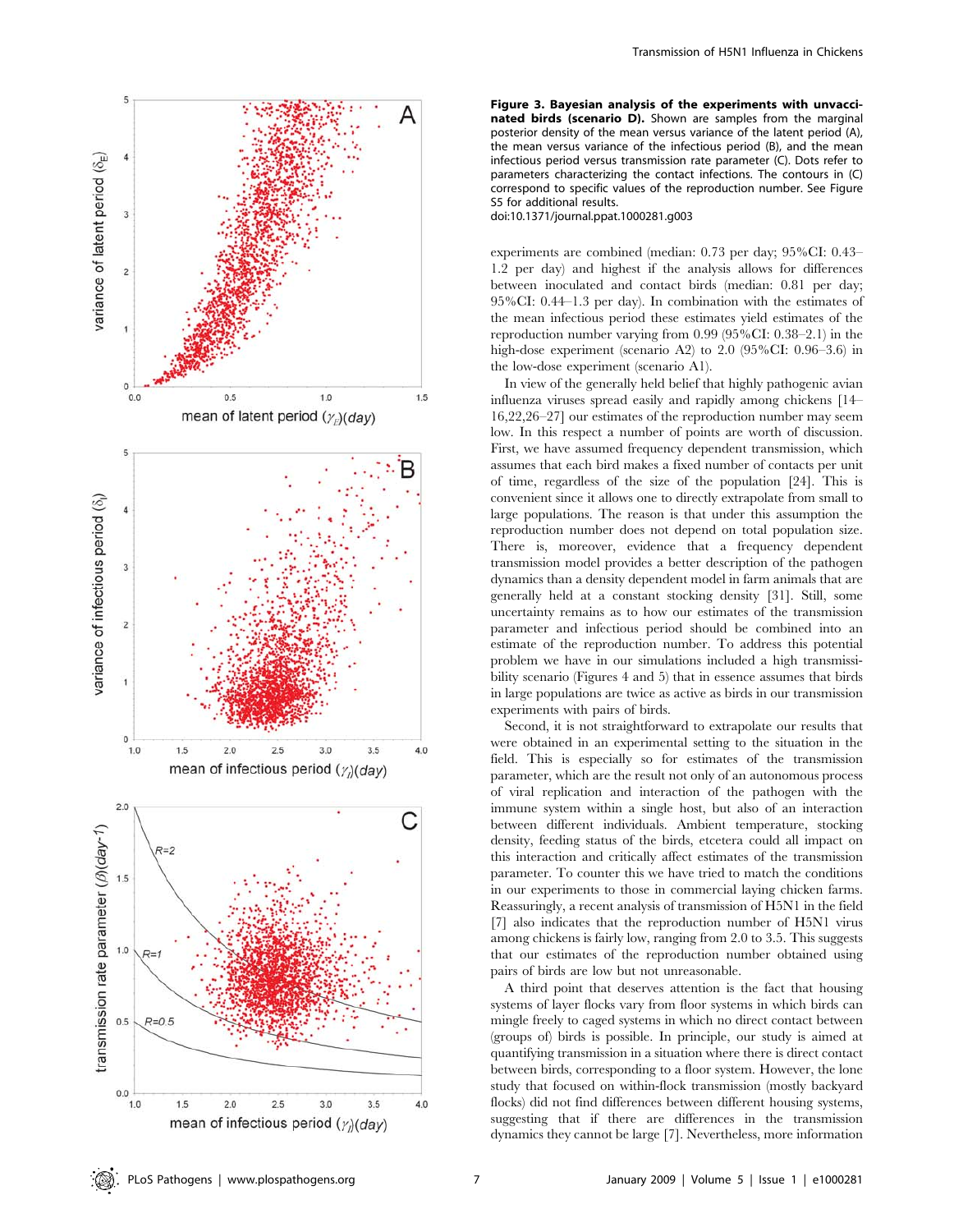

Figure 4. Simulations of an epidemic in a population of 50,000 birds. Parameters values are based on the estimates of Table 4 (scenario A1). A dot is plotted for the population state after each tenth event. (A) transmission parameter as in Table 4 (0.8  $\left($ day $^{-1}$ )) and (B) transmission parameter increased twofold  $(1.6 (day^{-1}))$ . doi:10.1371/journal.ppat.1000281.g004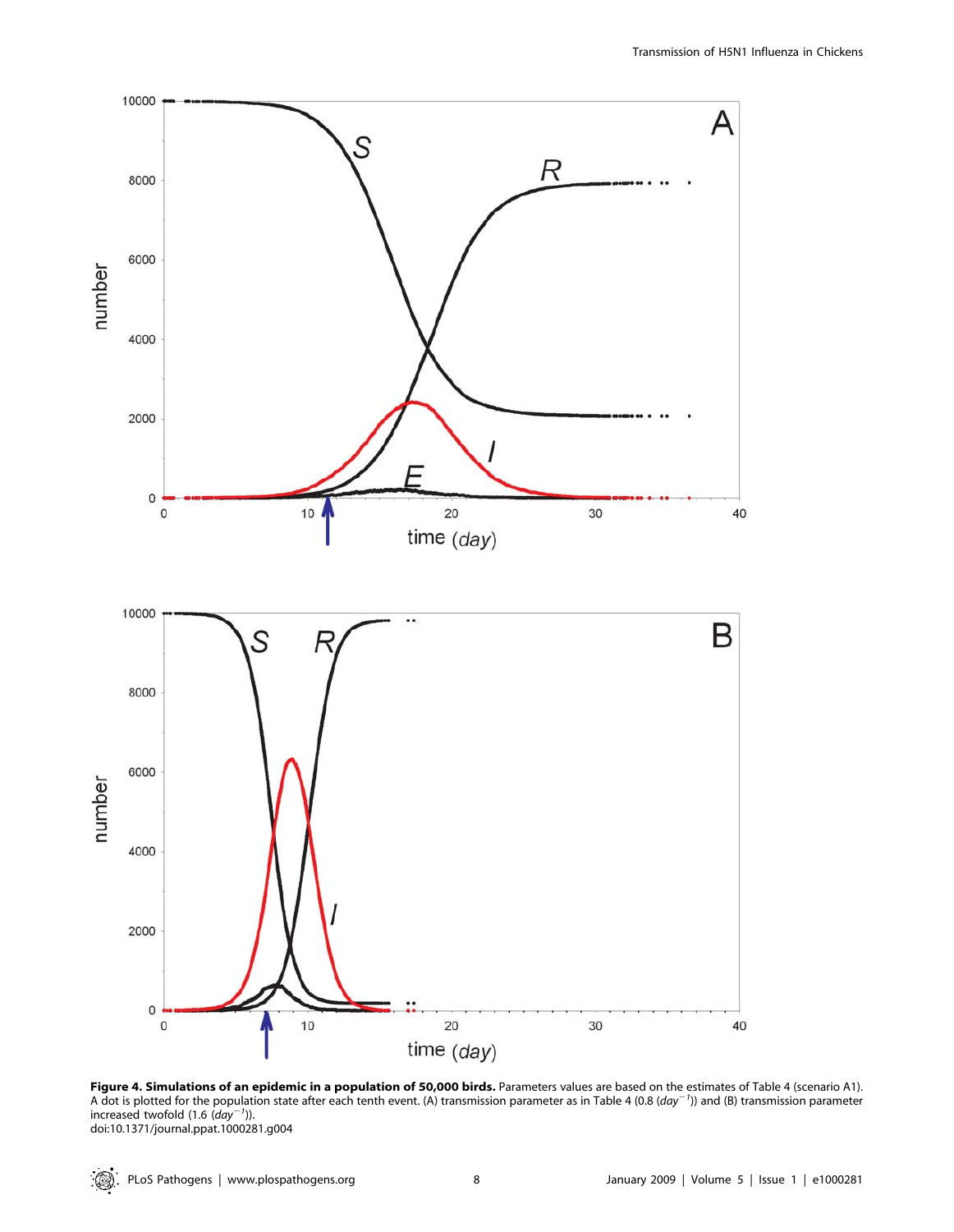

Figure 5. The effect of preventive vaccination as a function of vaccination coverage. Circles refer to the final size of major outbreaks (error bars:  $\pm$ 2SD) and squares indicate the duration of major outbreaks (error bars:  $\pm$ 2SD). Blue and red lines represent the low and high transmissibility scenarios, respectively (cf. Figure 4). 100 simulations are performed for each parameter constellation. Numbers near the circles refer to the number of simulations that yield a major outbreak. Major outbreaks are operationally defined as those outbreaks in which at least 50 birds are infected. doi:10.1371/journal.ppat.1000281.g005

on the infection dynamics in the field would be highly welcome to help bridging the gap between findings obtained in experimental studies and the situation in the field.

While it is not straightforward to extrapolate from our experimental setting to the field situation, experimental transmission studies also have distinct advantages over field studies. In particular, while field studies often suffer from various sources of bias and confounding, this is not the case in an experimental setting. This allows one to directly ascribe differences between control and treatment groups directly to the treatment (e.g., vaccination) since all other animal and environmental conditions are held constant. Moreover, an experiment has the added advantage over a field study that far fewer birds are needed and that the birds can be sampled more often and efficiently than in a field study. This has allowed us to obtain precise estimates of the key epidemiological parameters of H5N1 highly pathogenic avian influenza in unvaccinated chickens using no more than 50 birds.

Our results show remarkable differences between experiments in which the inoculated bird received a low infection dose  $(0.2*10<sup>5</sup>)$  $EID_{50}$  and experiments in which the inoculated bird received a high dose  $(0.2*10^6$  EID<sub>50</sub>). Specifically, while 9 out of 11 birds were infected in case of a low infection dose (Table 1), only 5 out of 11 were infected in case of a high infection dose (Table 2). This is an interesting and counterintuitive result, which is likely to result from the fact that the infectious period in the experiments in which the inoculated bird received a high inoculation dose is significantly smaller than in the experiments in which the inoculation dose was low or in which the infectious period of the naturally infected birds was estimated separately (low dose: mean 2.5 days (95%CI: 2.2– 2.8); high dose: mean 1.3 days (95%CI: 0.92–1.8); contact birds only: mean 2.5 days (95%CI: 1.9–3.3)). Earlier experimental transmission studies with H7N7 highly pathogenic avian influenza virus (A/Chicken/Netherlands/621557/03) in a variety of birds and H5N1 highly pathogenic avian influenza virus (A/Chicken/ China/1204/04, also designated A/Chicken/GxLA/1204/04) in

ducks used an infection dose of  $0.2*10^6$  EID<sub>50</sub> since this yielded comparable infections in inoculated and naturally infected animals [14–16]. The finding that the infection dose is of importance in determining the duration of infection is of both theoretical and practical relevance as it suggests that the infection pressure in the population may not only determine the incidence of infection but also the course of infection. If it is typical that a low infection dose is associated with a long infectious period while a high infection dose generally leads to infections that are of short duration, then this would necessitate a rethinking of the critical determinants of H5N1 avian influenza transmission in populations of birds, and it could potentially have profound implications for optimal control and containment strategies.

To investigate the implications of our parameter estimates for the dynamics of H5N1 avian influenza virus in large groups of chickens we have carried out stochastic simulations. Since it is not obvious how the transmission parameter as estimated between pairs of chickens can be extrapolated to large populations, we considered a low and high transmissibility scenario (Figure 4). The simulations indicate that, even if we assume that the transmission parameter is small, the epidemic usually unfolds in about a month, and that once the epidemic has taken off it only takes about two weeks to come to an end. If, as appears more likely, the transmission rate is larger in large population than in populations of two birds, then the epidemic takes off more quickly after a primary introduction, and also comes to an end more quickly. For control purposes this implies that it will be very difficult, if not impossible, to effectively control an outbreak once it has been detected. It may even prove difficult to reduce transmission opportunities from an infected population (a farm, say) to susceptible populations, as the number of dead birds may start to rise just before peak infectivity (Figure 4). This suggests that perhaps other indicators of infection, such as lethargy, reduced feed or water intake should be added to the mortality indicator to obtain a sensitive syndrome-reporting system [32].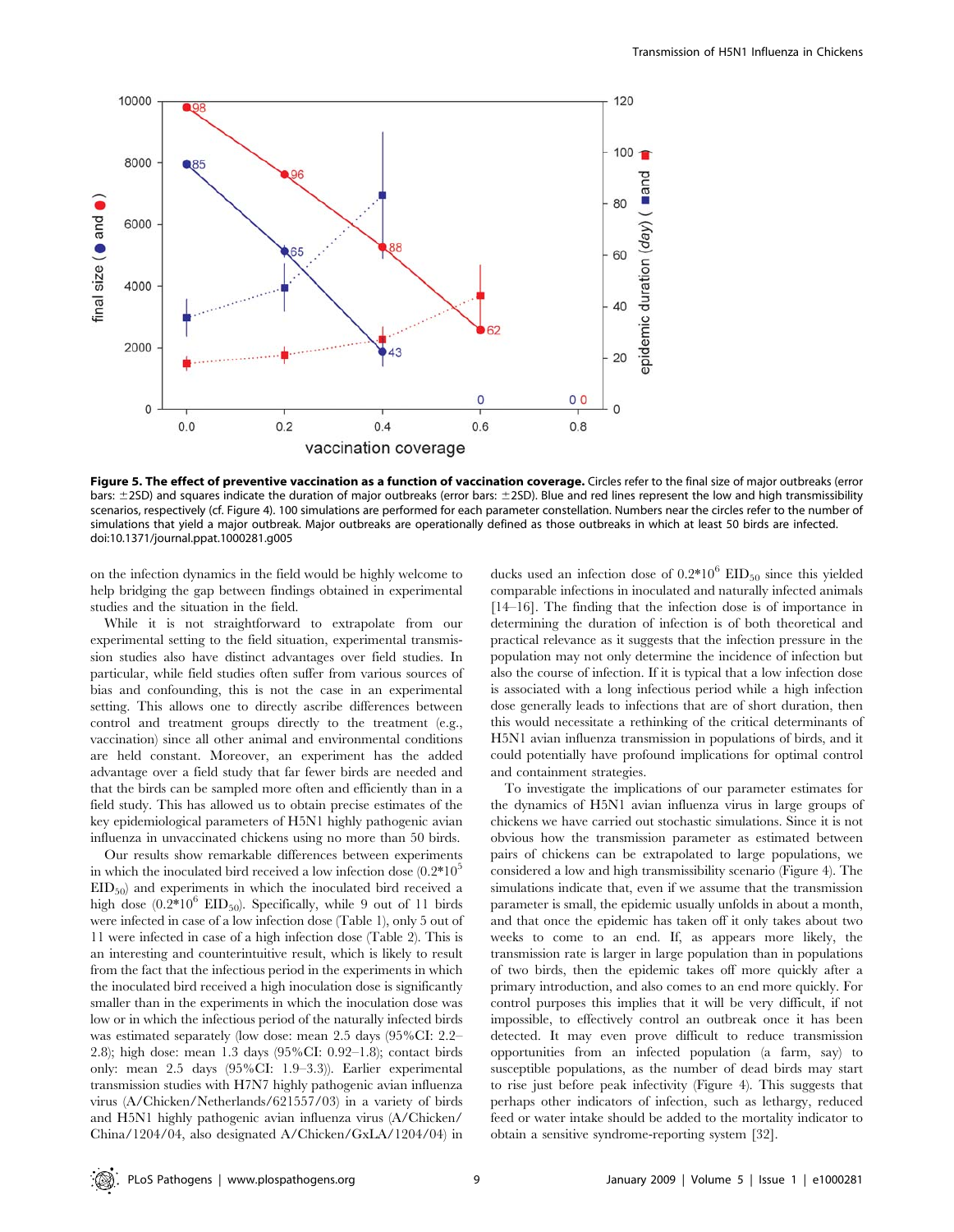While H5N1 virus spreads rapidly among unvaccinated chickens, no transmission was observed at all in the experiments with inactivated oil emulsion vaccines (Tables S1, S2, S3, S4, S5, S6, and S7). This was true not only for an H5N1 vaccine virus which had 100% homology to the challenge virus, but also for genetically distant heterologous viruses that contained inactivated H5N2 viruses. These findings indicate that it is possible, at least in principle, to reduce transmission by vaccination to the extent that no epidemics can occur. This suggestion is corroborated by our simulations which indicate that a vaccination coverage as low as 60%–80% may already be sufficient to obtain herd immunity (Figure 5). Of course, it should be borne in mind that in our experiments all birds received two vaccination doses, that the timing of challenge (two weeks after the last vaccination bout) was probably ideal, and that in the field there are various factors that may interfere with vaccination (concurrent infections, immune depression by various causes) [33]. Still, our results and those of others [34–36] provide a proof-of-principle that herd immunity can be obtained with currently available inactivated oil emulsion vaccines. The finding that H5N1 avian influenza virus has a lower transmissibility than hitherto believed [26] also implies that outbreaks may be easier to prevent than previously thought, since the reproduction number is already relatively close to the threshold value of 1.

## Methods

#### Birds and housing

All experiments were carried out in PT Medion laboratories in Bandung, Indonesia, which have high containment facilities (BSL3). In all experiments, specific pathogen-free (SPF) layer chickens from the animal unit of Medion were used. The birds were hatched and housed in one group until 4 weeks of age. At that age, pairs of birds were housed in cages. Three rooms were available to house the various vaccinated and unvaccinated pairs of birds. Two rows with three levels of cages on top of each other were available in each room. The rows with cages were separated by a corridor of approximately 1 m width. The various rooms as well as the rows with the cages had separate ventilation systems. Each cage had a separate feeding and drinking system. The floor and walls of each cage were covered with plastic to prevent spread of manure or other materials between cages. When sampling the birds, animal caretakers used a new pair of gloves for each cage. Unvaccinated sentinel birds were placed at regular distances between the cages used in the experiments to ensure that no transmission had taken place between cages. All sentinels survived and remained seronegative during the course of the experiments.

#### Virus, vaccines and inoculum

The challenge strain used in the experiments was A/Chicken/ Legok/2003 H5N1, a highly pathogenic H5N1 strain isolated in Indonesia in 2003 which is genetically very close to strains that circulate in Indonesia in 2008. The strain has been used in experiments carried out at Medion and is able to induce infection, typical signs of disease, and high mortality rates in chickens.

Inactivated oil emulsion vaccines were available from three different manufactures: PT Medion (Bandung, Indonesia), PT Vaksindo (Bogor, Indonesia) and Intervet (Mexico). The vaccines contained either an H5N1 or H5N2 virus strain. The H5N1 vaccines contained A/Chicken/Legok/2003 H5N1, i.e. the vaccine and challenge strains were identical. The H5N2 vaccines contained either A/Turkey/England/N28/73 H5N2 or A/Chicken/Mexico/232/94/CPA H5N2. The protein homologies of the antigenic part of the hemagglutinin (HA1) of the challenge strain to the H5N2

A/Turkey/England/N28/73 and H5N2 A/Chicken/Mexico/ 232/94/CPA vaccine strains are 92% and 86%, respectively.

All vaccines were re-vialed in coded bottles, and the identity of the vaccines was not known to the staff involved in the experiment. In this manner the experiments were double blinded.

Because the size of a natural infection dose is unknown the inoculum consisted of diluted allantoic fluid containing either  $10<sup>5</sup>$  $EID_{50}$  per ml (low inoculation dose) or  $10^6$   $EID_{50}$  per ml (high inoculation dose). The birds were inoculated both intranasally (0.1 ml) and intratracheally (0.1 ml). Virus titres were confirmed before and after inoculation by titration on embryonated SPF eggs.

#### Experimental design

Each experiment consisted of a set of 11 trials. In each of the trials an inoculated bird was placed in a cage with an uninfected contact bird, and the transmission chain was monitored daily by virus isolation performed on swabs taken from the trachea and cloaca. In all, a total of eight experiments were carried out. Unvaccinated birds were used in two experiments. In the first of these the inoculated birds received a low infection dose, while in the second the inoculated birds received a high infection dose. The remaining six experiments with vaccinated birds differed with respect to the vaccine used, the manufacturer, and the inoculation dose. Tables 1 and 2 show the data of experiments with unvaccinated birds, and Tables S1, S2, S3, S4, S5, S6, and S7 give an overview of the experiments with vaccinated birds.

At 4 weeks of age all birds of the vaccination experiments received their first vaccination dose. A second vaccination was carried out at 7 weeks of age. At 10 weeks of age (day 0) one bird was chosen at random per cage, taken from the cage, and infected intratracheally and intranasally. To avoid direct infection of the contact bird by the inoculum the artificially infected birds were placed back in their cages only after a delay of 8 hours.

#### Sampling and testing

Tracheal and cloacal swabs were taken daily for 10 days after challenge from all birds. Swabs were incubated for 1 h in one ml of PBS medium containing antibiotics. The medium was subsequently stored at  $-70^{\circ}$ C until testing. Three embryonated SPF chicken eggs were injected with 0.2 ml of the swab medium per egg. After culture for 4 days or when embryos died, the allantoic fluid was harvested and a hemagglutination (HA) assay was performed following standard procedures (www.oie.int). When at least one of the eggs was positive in the hemagglutination assay the swab was considered to be positive.

The serological status of the birds was determined just before vaccination, at the start of the experiments just before inoculation (day 0) and, for birds that survived, at the end of the experiments (day 14). Serum blood samples were taken from all birds by puncturing the wing vein. Blood samples were centrifuged and serum was stored at  $-20^{\circ}$ C until tested. The sera were tested in the hemagglutination inhibition (HI) test according procedures described in the Manual of Diagnostic Tests and Vaccines for Terrestrial Animals of the OIE (www.oie.int) using 4 HA units (HAU) of A/Chicken/Legok/03 H5N1 as antigen. Titres were expressed as <sup>2</sup>log of the serum dilution that caused complete inhibition of agglutination, as specified by OIE guidelines.

Clinical signs of disease were recorded daily for a period of up to 10 days after challenge.

#### Statistical analysis

As a first step we estimated the reproduction number  $R$  by final size methods [14–17]. Since each trial contains only one inoculated bird and one susceptible contact bird, the likelihood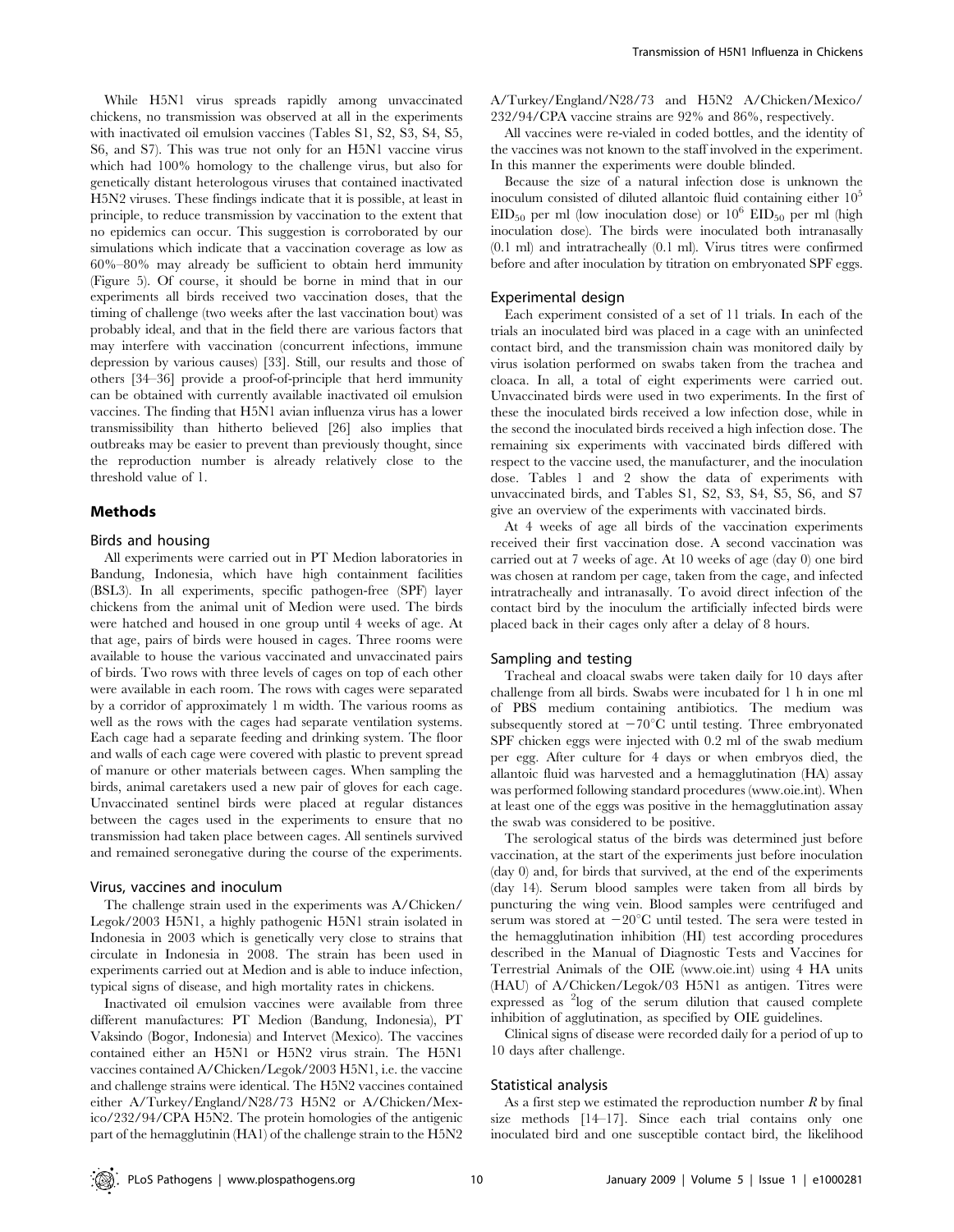function takes the following simple form:

$$
L = \varphi \left[\frac{R}{2}\right]^{N-n} \left(1 - \varphi \left[\frac{R}{2}\right]\right)^n.
$$
 (1)

In this equation  $N$  and  $n$  are the number of trials per experiment and the number of infected contact birds, while  $\varphi[x]$  represents the Laplace transform of the infectious period probability distribution when the mean infectious period is scaled to 1. Hence,  $\varphi[x] = \frac{1}{1+x}$ in case of an exponentially distributed infectious period, and  $\varphi[x] = \exp[-x]$  in case of a fixed infectious period. Table 3 provides estimates of the reproduction number with corresponding 95% confidence intervals, as well as p-values of the null-hypothesis that the reproduction number is greater than or equal to the threshold value of 1 [23].

In a second step, we estimated all parameters of interest by Bayesian methods [18–21]. In the following we denote by  $\beta$  the transmission rate parameter, by  $\gamma_E$  and  $\delta_E$  the parameters determining the latent period probability distribution, and by  $\gamma_I$ and  $\delta_I$  the parameters of the infectious period probability distribution. We assume that the latent and infectious periods are gamma distributed, and that  $E[T_E] = \gamma_E$  and  $Var[T_E] = \delta_E$ , and  $E[T_I] = \gamma_I$  and  $Var[T_I] = \delta_I$  represent the means and variances of these distributions. The corresponding probability densities are denoted by  $f_E(x)$  and  $f_I(x)$ .

Further,  $\mathbf{e}_k$ ,  $\mathbf{i}_k$ , and  $\mathbf{r}_k$  are *N*-dimensional vectors which contain the time points of the  $S\rightarrow E$ ,  $E\rightarrow I$ , and  $I\rightarrow R$  transitions for inoculated  $(k=1)$  and contact  $(k=2)$  birds in the N trials. Hence, we have  $\mathbf{e}_1 = (0, \ldots, 0)^T$  by definition, while all other transition times are unknown. The unknown transitions are added in the analyses by Bayesian imputation. We adopt the convention that  $e_{2i}$ denotes the exact time at which the contact bird in experiment  $j$  is infected, that  $i_{1j}$  denotes the exact time that the inoculated bird in experiment j became infectious, etcetera.

With these notational conventions, the contribution of trial  $j$  to the likelihood is given by

$$
L^{(j)} = \begin{cases} \lambda^{(j)}(e_{2j})S^{(j)}(e_{2j})f_E(i_{1j})f_I(r_{1j} - i_{1j})f_E(i_{2j} - e_{2j})f_I(r_{2j} - i_{2j})\\ \text{if the contact bird was infected} \\ S^{(j)}(r_{1j})f_E(i_{1j})f_I(r_{1j} - i_{1j})\\ \text{if the contact bird was not infected.} \end{cases} (2)
$$

In the above equation  $\lambda^j(t)$  and  $S^{(j)}(t)$  denote the infection hazard in trial  $j$  at time  $t$  and the probability that the contact bird in trial *j* remains uninfected up to time *t*, respectively. If we let [...] denote the indicator function, the infection hazard is given by

$$
\lambda^{(j)}(t) = \frac{\beta}{2} \left[ \max(t_{add}, i_{1j}) \le t < r_{1j} \right],\tag{3}
$$

where the parameter  $t_{add}$  represents the delay between the moment of inoculation and the placing back of the inoculated birds in their cages, and the function  $\max(t_{add}, i_{1j})$  marks the beginning of the at-risk period for the contact bird. In all trials and experiments, the delay is 8 hours, i.e.  $t_{add} = 0.33$  (day). The probability that the contact bird in trial j remains uninfected up to time  $t$  can be expressed in terms of the infection hazard as follows

$$
S^{(j)}(t) = e^{-\int_0^t \lambda(j)(t')dt'}.
$$
\n(4)

Using Equations  $(2)$ – $(4)$  the likelihood function is given by the product of the contributions of the individual trials:

$$
L = \prod_{i \in P} L^{(j)},\tag{5}
$$

where  $P$  represents the set of trials. Equations (2)–(5) form the basis of the analyses in Figures 1, S1, S2, and S3.

The likelihood contribution in Equation (2) assumes that the latent and infectious periods of inoculated and infectious birds are identically distributed. To investigate the validity of these assumptions we also considered a model which allows for differences between the inoculated and contact birds. In this case, the likelihood contribution becomes

 $L^{(j)} =$ 

$$
\begin{cases}\n\lambda^{(j)}(e_{2j})S^{(j)}(e_{2j})f_{E,1}(i_{1j})f_{I,1}(r_{1j}-i_{1j})f_{E,2}(i_{2j}-e_{2j})f_{I,2}(r_{2j}-i_{2j}) \\
\text{if the contact bird was infected} \\
S^{(j)}(r_{1j})f_{E,1}(i_{1j})f_{I,1}(r_{1j}-i_{1j}) \\
\text{if the contact bird was not infected,} \n\end{cases} (6)
$$

where  $f_{E,k}(x)$  and  $f_{I,k}(x)$  are the probability density functions of the latent and infectious periods of the inoculated birds  $(k=1)$  and contact birds  $(k=2)$ . The results of the analyses based on Equation (6) are given in Figure 3 and Figure S5. In a similar manner, the likelihood contribution in Equation (2) is adapted to allow for differences in the infectious period in the low- versus high-dose experiments. The results of these analyses are summarized in Figure 2 and Figure S4.

Notice that, since the transmission rate in Equations (1), (2), and (5) is divided by the total size of the population (i.e. 2), the above model assumes frequency dependent transmission (as opposed to density dependent transmission) [24]. For the present experimental setup with one inoculated bird and one contact bird, the value of the transmission parameter of the density dependent model is simply given by the transmission rate parameter of the frequency dependent transmission model divided by 2 (the size of the population). In case of a frequency dependent transmission model the (basic) reproduction number is given by the product of the transmission rate parameter and the mean infectious period:  $R=\beta\gamma_I$ . In case of a density dependent transmission model the reproduction number is a function of population size, and it is given by  $R(N) = \frac{\beta}{2} N \gamma_I$ , where  $\beta$  denotes the transmission parameter of the frequency dependent model with two birds [25]. As in earlier papers [18–21] the epidemiological parameters of

interest  $(\beta, \gamma_F, \delta_E, \gamma_I, \text{ and } \delta_I)$  were estimated by Bayesian methods of inference using Markov Chain Monte Carlo. Throughout, all prior distributions of the parameters were uniformly distributed on the interval (0.001–5). As an alternative we also considered vague gamma prior distributions, and obtained comparable results (results not shown).

In our simulations the epidemiological parameters and unobserved transitions were updated by a random-walk Metropolis algorithm. We used Normal proposal distributions with the current value as mean, and a standard deviation of 0.025, 0.05, or 0.1. The transmission parameters and unobserved transitions were updated in blocks, in the order  $\mathbf{i}_1$ ,  $\mathbf{r}_1$ ,  $\mathbf{e}_2$ ,  $\mathbf{i}_2$ ,  $\mathbf{r}_2$ , and  $(\beta, \gamma_E, \delta_E, \gamma_I, \delta_I)^T$ . Notice that updating of the individual transition vectors needs to take into account the infection data of Tables 1 and 2 and the information contained in the other transition vectors, as these specify the admissible intervals of the various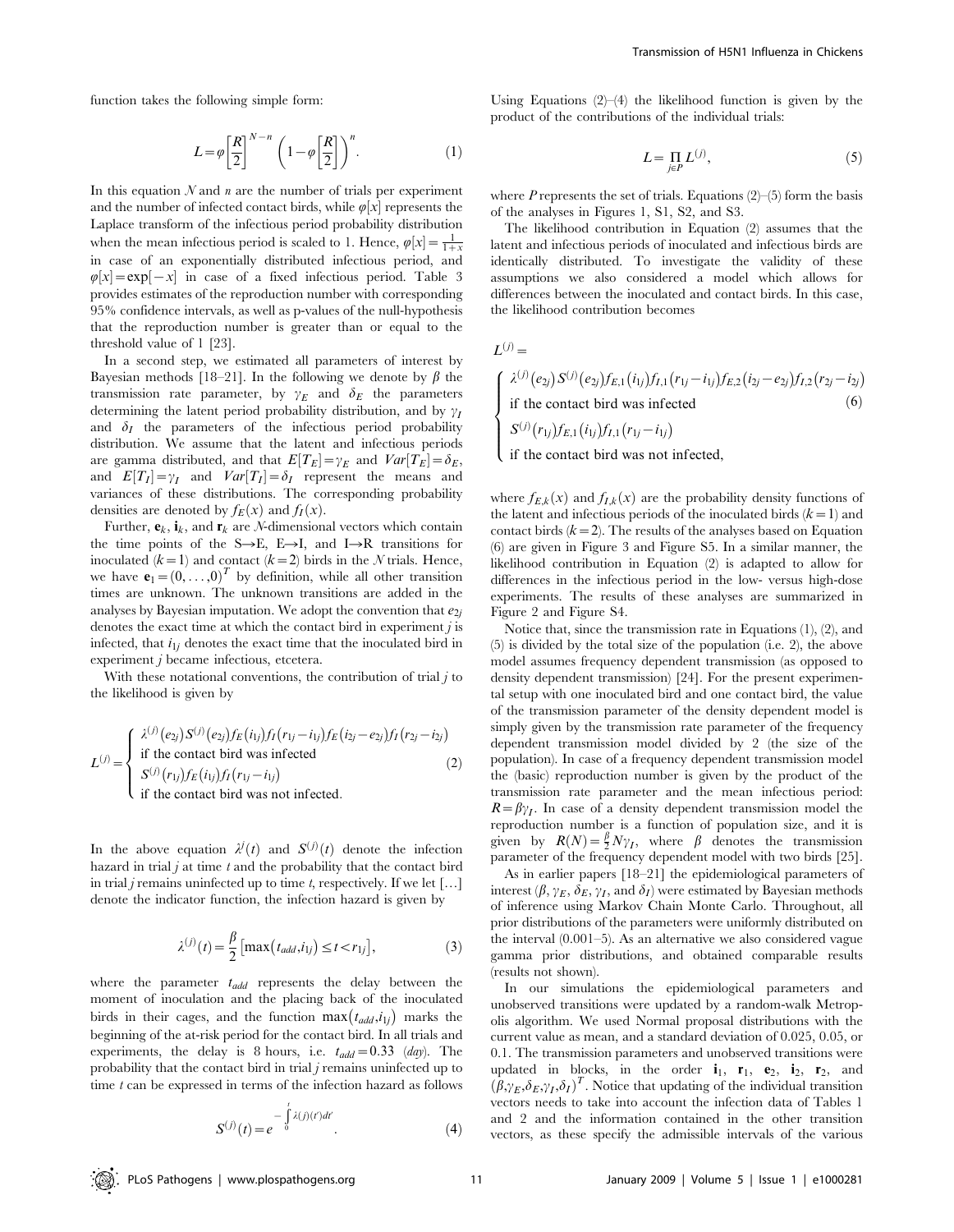transitions. The above updating scheme yielded chains that converged quickly and showed satisfactory mixing. In all analyses we took a burn-in of 25,000 cycles and a simulation length of 200,000 cycles. Thinning was applied by taking only each 100th cycle as a sample from the posterior distribution. We performed four replicate simulations to check the precision of the parameter estimates obtained by the above procedures. These simulations yielded parameter estimates and 95% credible intervals that were close to those given in Table 4.

To choose between models of different complexity we made use of Bayes factors (BF) [37]. To this end the marginal likelihoods of competing models were estimated by importance sampling using the harmonic means of the posterior likelihood values [37]. The BF converged slowly, possibly because of the high dimensionality of the model (86 unobserved transition events plus 5–9 epidemiological parameters), the mutual dependencies of the unobserved transitions, and the fact that the likelihood is strongly affected by the parameters defining the variances of the latent and infectious periods if those are small. However, this did not appear to be a major practical problem as differences between competing models were usually large. When reported in the text we calculated the BF of the pair of simulations that had the smallest difference in marginal likelihoods.

A suite of Bayesian analyses were performed for the experiments with unvaccinated birds. First, we analyzed the low- and high-dose experiments of Tables 1 and 2 separately (scenarios A1 and A2). Second, we pooled the data of the low- and high-dose experiments (scenario B). We then considered an integrated analysis of the two experiments that allowed for differences in the infectious periods in the low- versus high-dose experiments (scenario C). Finally, we considered a scenario which allowed for differences in the epidemiological characteristics of the inoculated and contact birds (scenario D).

#### Simulated epidemics

To explore the implications of the parameters estimated by the above procedures for the pathogen dynamics in large groups of birds, we performed simulations of the stochastic SEIR model using the Sellke construction [16]. In the simulations we assumed gamma distributed latent and infectious periods, and used the medians of the parameter estimates of Table 4 as input values. The programs for the MCMC analyses and simulated epidemics were written in Mathematica 6.0 (www.wolfram.com).

#### Supporting Information

Figure S1 Bayesian analysis of the low-dose experiment (Table 1). Shown are samples of the mean of the latent period (A), variance of the latent period (B), mean of the infectious period (C), variance of the infectious period (D), transmission rate parameter (E), mean of the infectious period versus transmission rate parameter  $(F)$ , mean versus variance of the latent period  $(G)$ , and mean versus variance of the infectious period (H).

Found at: doi:10.1371/journal.ppat.1000281.s001 (4.87 MB TIF)

Figure S2 Bayesian analysis of the high-dose experiment (Table 2). Shown are samples of the mean of the latent period (A), variance of the latent period (B), mean of the infectious period (C), variance of the infectious period (D), transmission rate parameter (E), mean of the infectious period versus transmission rate parameter (F), mean versus variance of the latent period (G), and mean versus variance of the infectious period (H).

Found at: doi:10.1371/journal.ppat.1000281.s002 (4.80 MB TIF)

Figure S3 Bayesian analysis of the combined experiments (scenario B). Shown are samples of the mean of the latent period (A), variance of the latent period (B), mean of the infectious period (C), variance of the infectious period (D), transmission rate parameter (E), mean of the infectious period versus transmission rate parameter (F), mean versus variance of the latent period (G), and mean versus variance of the infectious period (H).

Found at: doi:10.1371/journal.ppat.1000281.s003 (4.83 MB TIF)

Figure S4 Bayesian analysis of the combined experiments (scenario C). Shown are samples of the mean of the latent period (A), variance of the latent period (B), mean of the infectious period (C), variance of the infectious period (D), transmission rate parameter (E), mean of the infectious period versus transmission rate parameter (F), mean versus variance of the latent period (G), and mean versus variance of the infectious period (H). Red and blue dots refer to parameters characterizing the low- and highdose experiments, respectively.

Found at: doi:10.1371/journal.ppat.1000281.s004 (5.48 MB TIF)

Figure S5 Bayesian analysis of the combined experiments (scenario D). Shown are samples of the mean of the latent period (A), variance of the latent period (B), mean of the infectious period (C), variance of the infectious period (D), transmission rate parameter (E), mean of the infectious period versus transmission rate parameter  $(F)$ , mean versus variance of the latent period  $(G)$ , and mean versus variance of the infectious period (H). Blue and red dots refer to parameters characterizing the inoculated and contact birds, respectively.

Found at: doi:10.1371/journal.ppat.1000281.s005 (6.38 MB TIF)

Table S1 Overview of the experiments with vaccinated birds. Found at: doi:10.1371/journal.ppat.1000281.s006 (0.03 MB DOC)

Table S2 Overview of experiment  $#1$  (see Table S1) with vaccinated birds inoculated with a low virus dose. The vaccine contained a heterologous H5N2 vaccine strain (A/Turkey/ England/N28/73).

Found at: doi:10.1371/journal.ppat.1000281.s007 (0.06 MB DOC)

Table S3 Overview of experiment #2 (see Table S1) with vaccinated birds inoculated with a low virus dose. The vaccine contained a heterologous H5N2 vaccine strain (A/Turkey/ England/N28/73), from a different producer than in Table S2.

Found at: doi:10.1371/journal.ppat.1000281.s008 (0.05 MB DOC)

Table S4 Overview of experiment #3 (see Table S1) with vaccinated birds inoculated with a low virus dose. The vaccine contained a heterologous H5N2 vaccine strain (A/Chicken/ Mexico/232/94/CPA).

Found at: doi:10.1371/journal.ppat.1000281.s009 (0.06 MB DOC)

Table S5 Overview of experiment #4 (see Table S1) with vaccinated birds inoculated with a high virus dose. The vaccine contained a homologous H5N1 vaccine strain (A/Chicken/Legok/ 2003).

Found at: doi:10.1371/journal.ppat.1000281.s010 (0.06 MB DOC)

Table S6 Overview of experiment #5 (see Table S1) with vaccinated birds inoculated with a high virus dose. The vaccine contained a homologous H5N1 vaccine strain (A/Chicken/ Legok/2003), from a different producer than in Table S5.

Found at: doi:10.1371/journal.ppat.1000281.s011 (0.06 MB DOC)